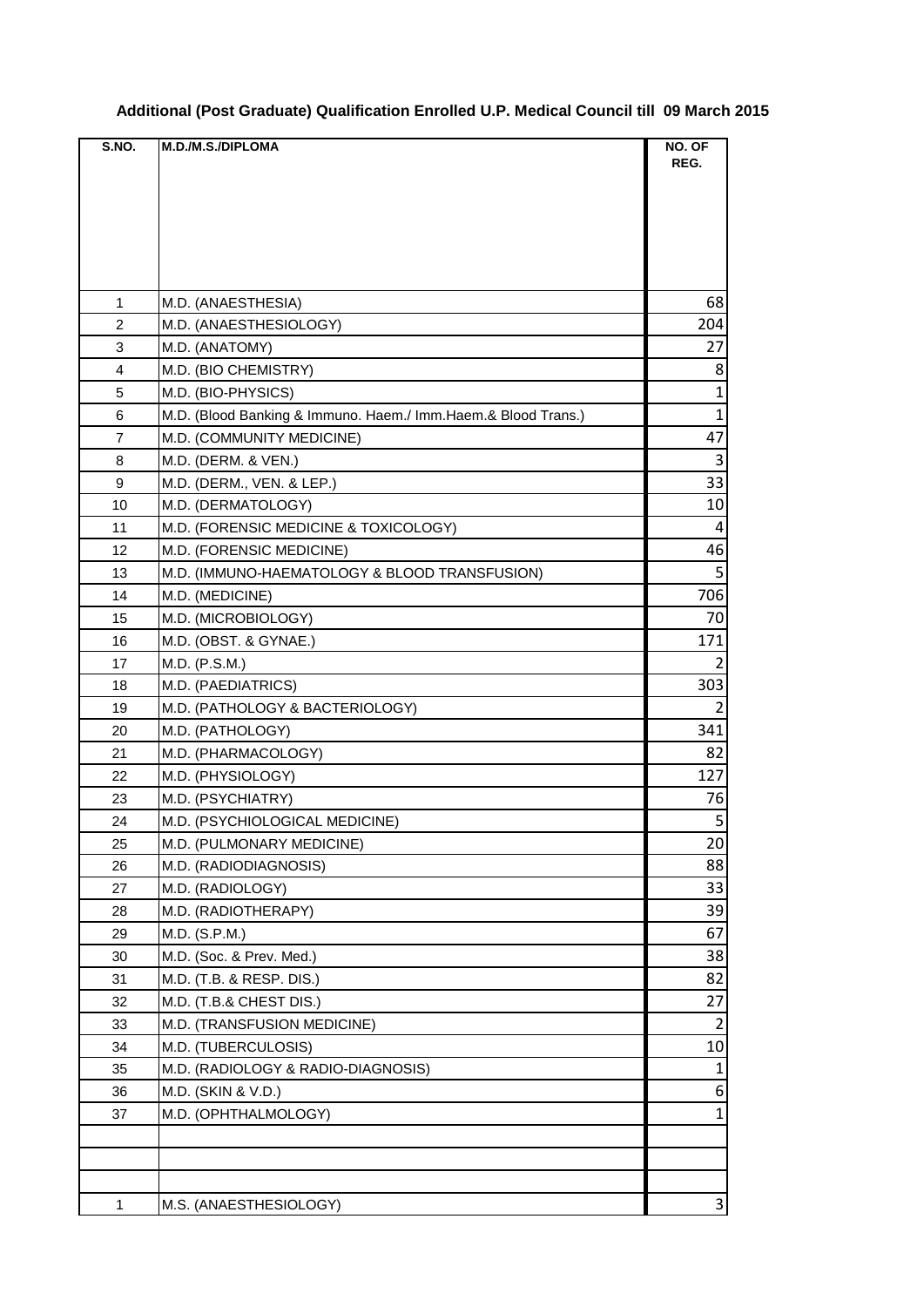| $\overline{c}$ | M.S. (ANATOMY)                            | 77             |
|----------------|-------------------------------------------|----------------|
| 3              | M.S. (E.N.T.)                             | 108            |
| 4              | M.S. (GEN. SURGERY)                       | 760            |
| 5              | M.S. (OBST. & GYNAE.)                     | 350            |
| 6              | M.S. (OPHTHALMOLOGY)                      | 276            |
| 7              | M.S. (ORTHOPAEDIC SURGERY)                | 29             |
| 8              | M.S. (ORTHOPAEDICS)                       | 246            |
| 9              | M.S. (OTO-RHINO-LARYNGOLOGY)              | 31             |
| 10             | M.S. (PAEDIATRICS)                        | $\mathbf{1}$   |
| 11             | M.S. (THORACIC SURGERY)                   | $\mathbf{1}$   |
|                |                                           |                |
|                |                                           |                |
|                | M.CH.                                     | $\mathbf{1}$   |
| $\mathbf{1}$   | M.Ch. (ENDOCRINE SURGERY)                 | 3              |
| 2              | M.CH. (PAEDIATRIC SURGERY)                | 16             |
| 3              | M.CH. (NEURO SURGERY)                     | 34             |
| 4              | M.Ch. (PLASTIC SURGERY)                   | 34             |
| 5              | M.Ch. (SURGICAL ONCOLOGY)                 | 3              |
| 6              | M.CH. (UROLOGY)                           | 12             |
| 7              | M.Ch (GENITO-URINARY SURGERY)             | $\mathbf{1}$   |
| 8              | M.Ch. (CARDIO-THORACIC SURGERY)           | $\overline{2}$ |
| 9              | M.Ch. (THORACIC & CARDIOVASCULAR SURGERY) | 11             |
|                |                                           |                |
|                |                                           |                |
| 1              | D.M. (CARDIAC-ANAES.)                     | $\mathbf{1}$   |
| $\overline{2}$ | D.M. (CARDIOLOGY)                         | 27             |
| 3              | D.M. (MEDICAL GENETICS)                   | $\overline{a}$ |
| 4              | D.M. (NEPHROLOGY)                         | $9\,$          |
| 5              | D.M. (NEUROLOGY)                          | 19             |
| 6              | D.M. (GASTROENTEROLOGY)                   | 6              |
| 7              | D.M.(ENDOCRINOLOGY)                       | $\overline{7}$ |
| 8              | D.M. CLINICAL IMMUNOLOGY                  | $\mathbf{1}$   |
|                |                                           |                |
|                |                                           |                |
| 1              | Ph.D.(GEN. MED.)                          | $\mathbf{1}$   |
|                |                                           |                |
| $\mathbf{1}$   | <b>F.R.C.S.</b>                           | $\mathbf{1}$   |
|                | F.C.P.S.                                  | $\overline{2}$ |
|                |                                           |                |
| 1              | D.M.R.D.                                  | 46             |
| 2              | D.M.R.E.                                  | 11             |
| 3              | D. ORTH.                                  | 79             |
| 4              | DIPLOMA IN ORTHOPAEDICS                   | 51             |
| 5              | D.A.                                      | 22             |
| 6              | DIP. ANASTHESIA                           | 61             |
| 7              | D.C.D.                                    | 2              |
| 8              |                                           | 234            |
| 9              | D.C.H.                                    |                |
|                | D.C.P.                                    | 50             |
| 10             | DIPLOMA IN CLINICAL PATHOLOGY             | 8              |
| 11             | D.G.O.                                    | 175            |